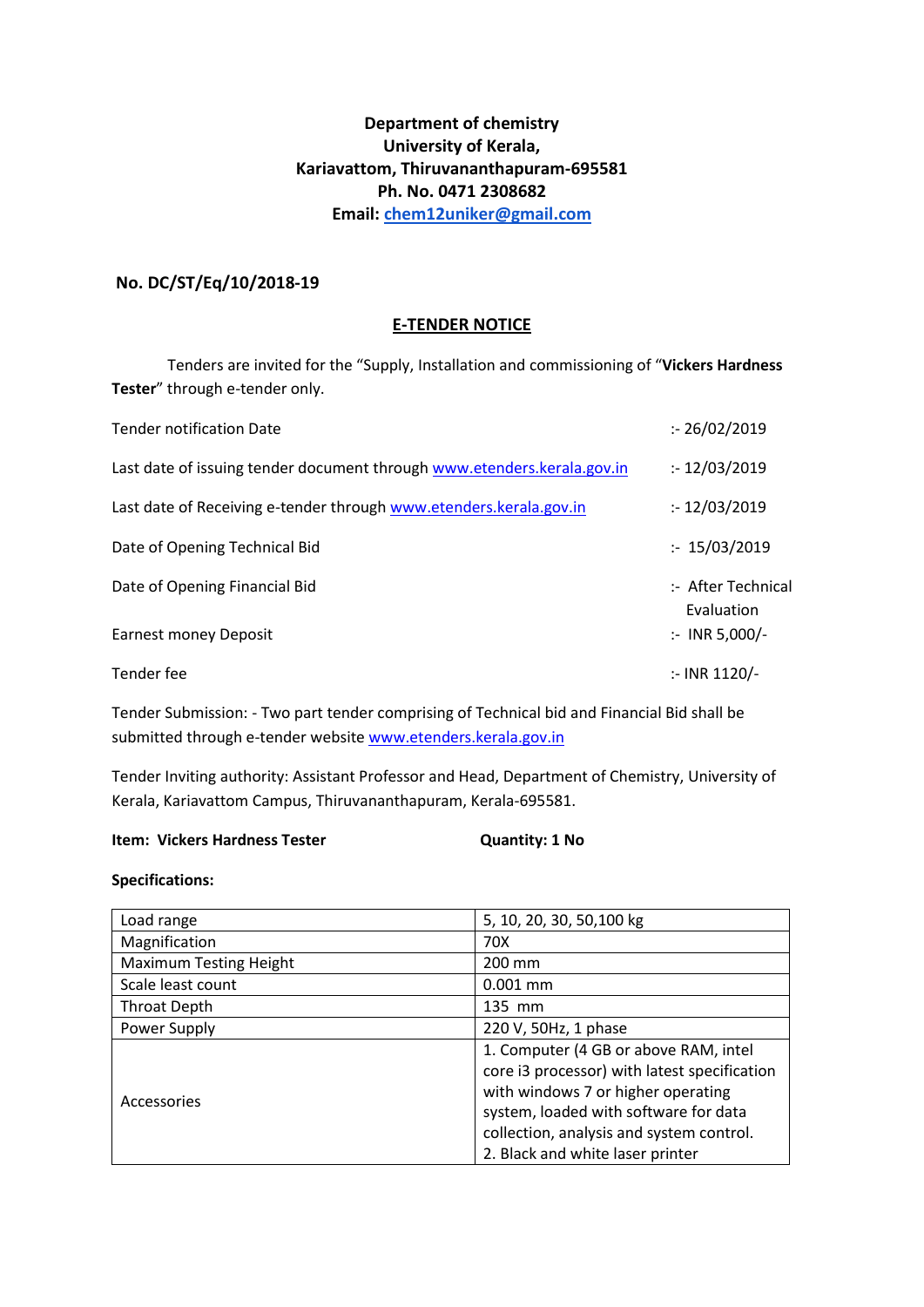Warranty: Two years comprehensive Warranty is required wherever applicable. If any component is found to be defective during the warranty period, the vendor has to replace the defective item immediately at their own cost

# **Documents to be Uploaded**

## **1. Technical bid**

- 1. Signed Compliance Matrix on specifications
- 2. Detailed Technical Brochure

## **2. Financial bid**

1. BoQ

## **General Conditions:**

1. The Bidder should be a manufacturer or their dealer specifically authorized by the manufacturer to quote on their behalf for this tender as per Manufacturer Authorization Form and Indian agents of foreign principals , if any. Who must have designed, manufactured, tested and supplied the equipment(s) similar to the type specified in the "Technical Specification". Such equipments must be of the most recent series/models incorporating the latest improvements in design.

2. Incomplete & conditional tenders and tenders received after the due date will be summarily rejected without assigning any reasons thereof.

3. The price should be inclusive of all taxes, transportation, installation etc. Nothing extra will be paid in addition to the quoted rate.

4. Payment Terms: 90% payment shall be made through irrevocable L/C on presentation of complete and clear shipping documents and balance 10% of the amount shall be released after the receipt, installation, commissioning and acceptance of the equipment.

5. Validity of tender: Tender submitted shall remain valid at least for 90 days from the date of opening the tender. Validity beyond three months from the date of opening of the tender shall be by mutual consent.

6. Users list of the specified model, preferably from research centres within Kerala, Names of Institutes with contact person and telephone/email shall be mentioned in the bid. Performance Certificate from at least 3 research centres, preferably in Kerala shall be an added advantage.

7. Delivery and installation: Proposed delivery schedule should be mentioned clearly. Delivery and installation and training for a minimum of three people should be made at Department of Chemistry, University of Kerala, Kariavattom campus, Trivandrum- 695581, without any extra cost.

8. Service facility: The supplier should be fully equipped to render after sale service during warranty and thereafter, facility for servicing/maintenance of the equipment after sales should be clearly mentioned in the quotation.